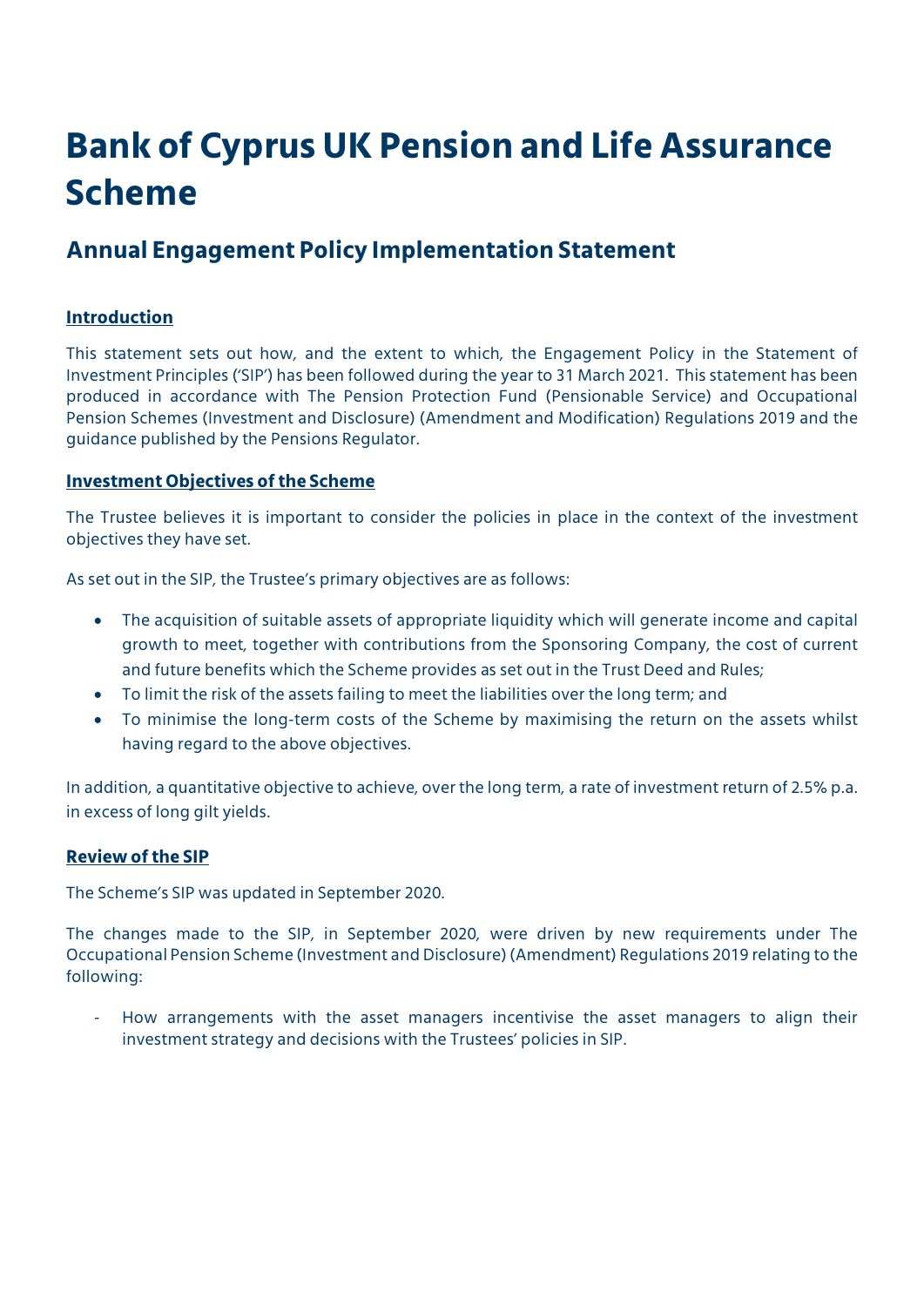- How those arrangements incentivise the asset managers to make decisions based on assessments about medium to long-term financial and non-financial performance of an issuer of debt or equity and to engage with issuers of debt or equity in order to improve their performance in the medium to long-term.
- How the method (and time horizon) of the evaluation of asset manager's performance and the remuneration for asset management services are in line with the Trustees' policies mentioned in the SIP.
- How the Trustees monitor portfolio turnover costs incurred by the asset manager and how they define and monitor targeted portfolio turnover or turnover range.
- The duration of arrangements with the asset managers.

## **Policy on ESG, Stewardship and Climate Change**

The Scheme's SIP includes the Trustee's policy on Environmental, Social and Governance ('ESG') factors, stewardship and climate change. This policy sets out the Trustee's beliefs on ESG and climate change and the processes followed by the Trustee in relation to voting rights and stewardship. This was last reviewed in September 2020.

The Trustee keeps its ESG policies under regular review within the SIP.

The following work was undertaken during the year to 31 March 2021 relating to the Trustee's policy on ESG factors, stewardship and climate change, and sets out how the Trustee's engagement and voting policies were followed and implemented during the year.

#### **Engagement**

- The Trustee requested that the Scheme's investment managers confirm compliance with the principles of the UK Stewardship Code. LGIM, Dimensional and Aberdeen confirmed that they are currently signatories to the UK Stewardship Code and intend to submit the required reporting to the Financial Reporting Council by 31 March 2021, in order to be on the first list of signatories for the UK Stewardship Code 2020 that took effect on 1 January 2020.
- The Trustee has taken into consideration the Mercer research ratings (both general and specific to ESG) assigned to the mandates held by the Scheme, being made aware of any changes to these and of any relevant news that may impact the managers and funds. The ESG ratings for each of the Scheme's investments are reviewed on a quarterly basis and, once every three years, the Trustee will consider them relative to their peers. The first review is due to be completed during 2021.
- The Trustee also received details of relevant engagement activity for the year from each of the Scheme's investment managers. The Scheme's investment managers engaged with companies over the year on a wide range of different issues including ESG factors. This included engaging with companies on climate change to ensure that companies were making progress in this area and better aligning themselves with the wider objectives on climate change in the economy (i.e. those linked to the Paris agreement). The Scheme's managers provided examples of instances where they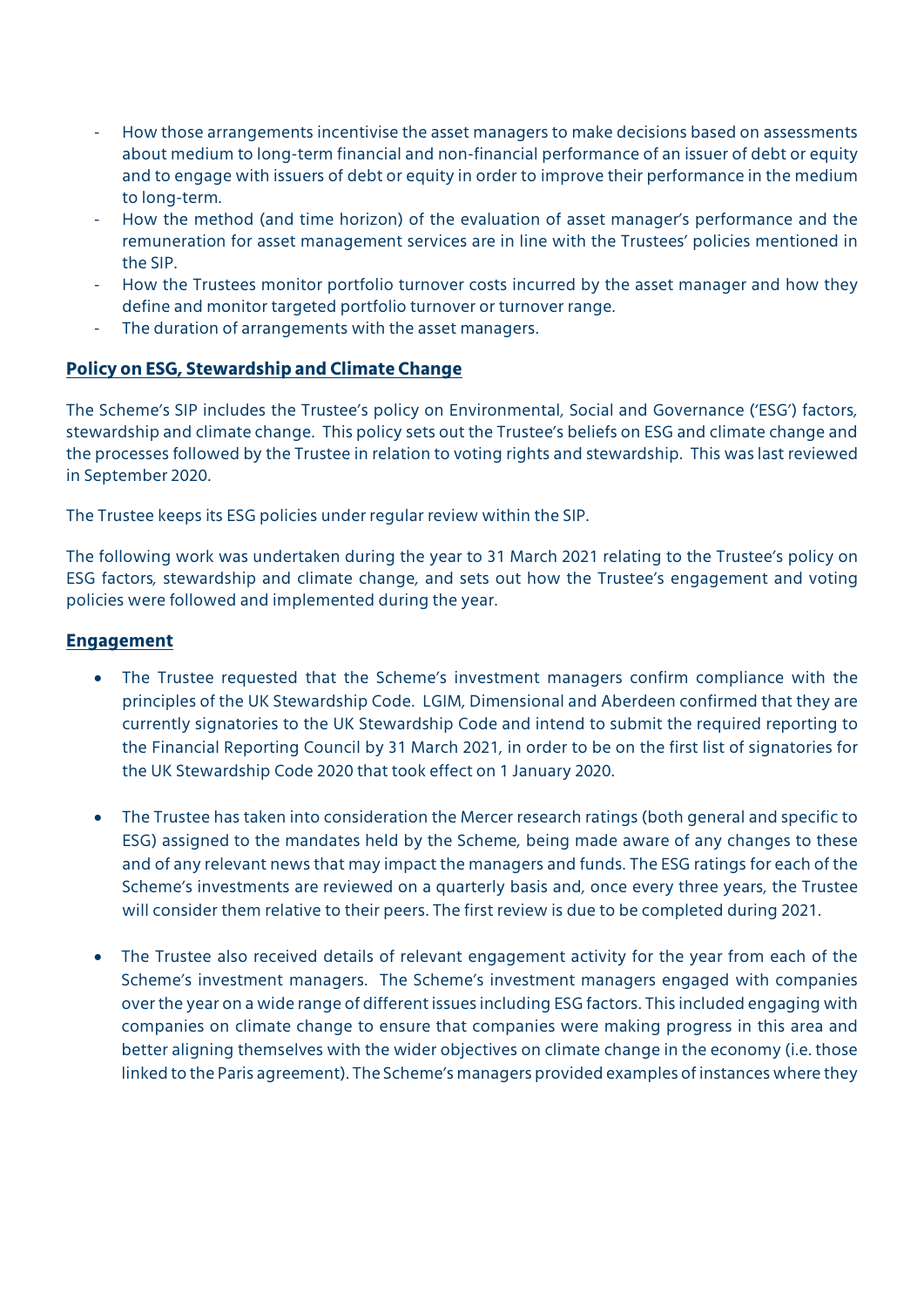had engaged with companies they were invested in/about to invest in which resulted in a positive outcome. These engagement initiatives are driven mainly through regular engagement meetings with the companies that the managers invest in or by voting on resolutions at companies' Annual General Meetings.

#### **Voting Activity**

In producing this Engagement Policy Implementation Statement, one of the Trustee's aims is to enhance their reporting on voting activity. The Trustee has delegated their voting rights to the investment managers. As such, the Trustee does not make direct use of a proxy voting firm but expects the investment managers to report on contentious issues through its quarterly reporting and provide voting reports on request. The investment managers may in turn use the services of proxy voting firm.

Please note that the Trustee does not consider the AVC section to be material, in the context of the total assets of the Scheme, so the voting rights associated with these are not considered in this disclosure.

Over the last 12 months, the key voting activity on behalf of the Trustee was as follows:

#### • **Dimensional – Emerging Markets Core Equity Fund and Global Small Companies Fund**

Dimensional has engaged Institutional Shareholder Services ("ISS") to provide information on shareholder meeting dates and research on proxy proposals. ISS also provides operational processing of proxy voting based on Dimensional's Proxy Voting Guidelines through its proprietary voting platform. In addition to ISS, Dimensional may also review research from Glass Lewis and, for Australian securities, Ownership Matters. Third-party research is only one of several inputs into their voting decision against which Dimensional check their own assessments on a given proposal. Dimensional retains final discretion on how to vote.

#### **Emerging Markets Core Equity Fund**

Key votes undertaken over the year to 31 March 2021 are summarised as below:

There have been 378 meetings over the year, in which Dimensional was eligible to vote. In these meetings, there were 4,668 proposals, 69.2% of which Dimensional participated in the vote. Dimensional voted with management on 91.0% of proposals and against management on 8.5%.

Additionally, Dimensional provided examples of where they have engaged with a company they are invested in within the portfolio along with the respective outcome. We show some of these examples below:

- Shinhan Financial Group Co., Ltd. Dimensional voted against the directors for failure to dismiss board members indicted in an ongoing investigation into embezzlement of company funds.
- Old Mutual Ltd. Dimensional voted against the non-independent member of the Audit Committee because market best practice is for the Audit Committee to be made up of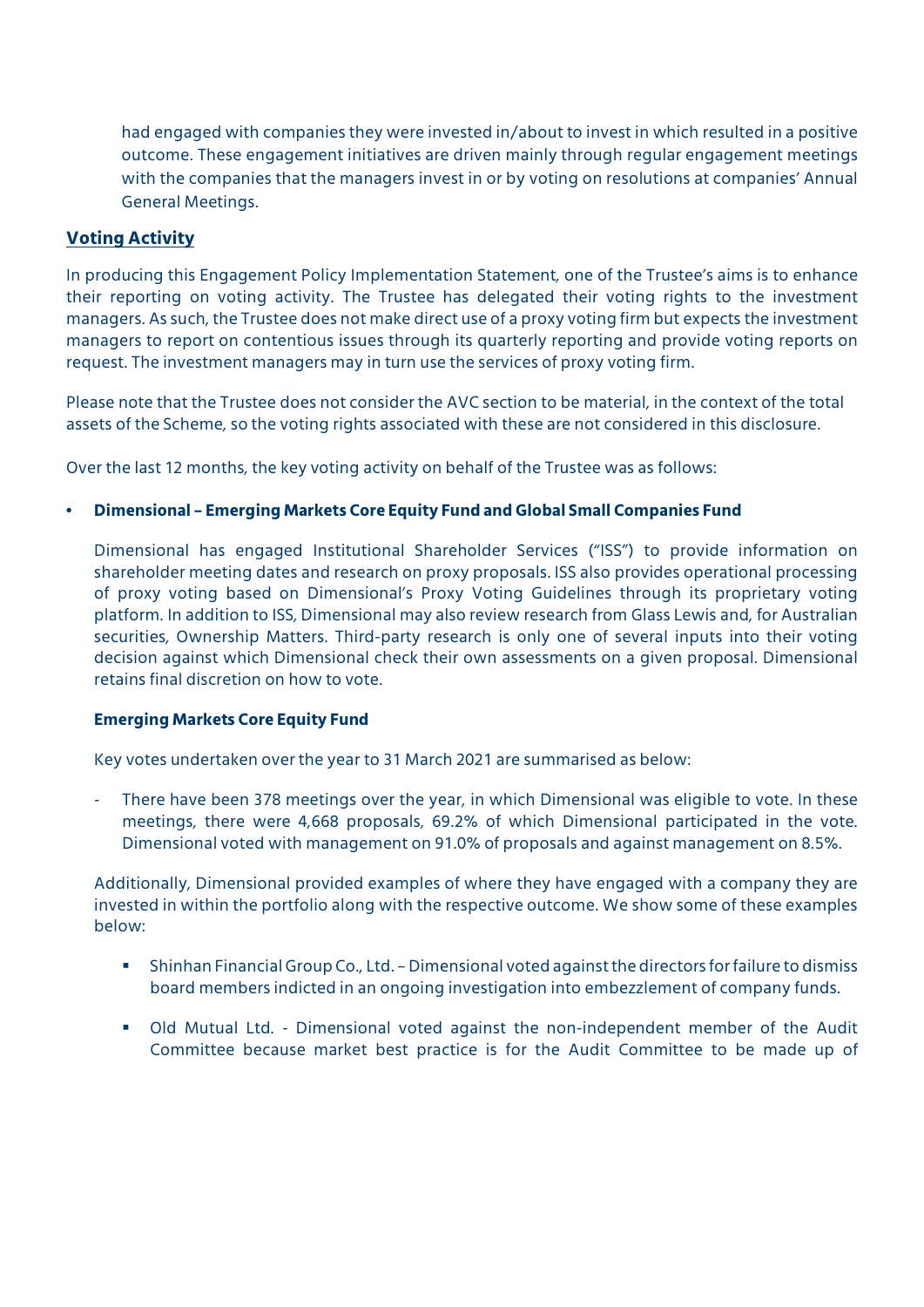independent directors. Dimensional continues to monitor the composition of the Audit Committee. Dimensional may continue to vote against directors if concerns remain.

 Tsogo Sun Gaming Ltd. - Dimensional voted against an election of a Director as significant remuneration concerns have been identified and the Committee failed to respond to significant shareholder dissent on prior remuneration vote.

#### • **Global Small Companies Fund**

The key votes undertaken over the year to 31 March 2021 for the Global Small Companies Fund are summarised below:

There have been 3,244 meetings over the year, in which Dimensional was eligible to vote. In these meetings, there were 32,028 proposals, 98.6% of which Dimensional participated in the vote. Dimensional voted with management on 87.8% of proposals and against management on 12.0%.

Similar to the above, Dimensional provided examples of where they have engaged with a company they are invested in within the portfolio along with the respective outcome. We show some of these examples below:

- Ferrexpo Plc Dimensional voted against a director after engaging with the Company to express their concerns with his continued service on the board following indictments for embezzlement and money laundering at one of his former companies. They also voted against members of the board including the Senior Independent Director and board Chair after its failure to remove said director from the board following these indictments.
- Recylex SA Dimensional voted against the approval of Financial Statements, Allocation of Income and Discharge Directors as the external auditor had issued a qualified opinion with regards to the Company's financial statements.
- Fluent, Inc. Dimensional voted against members of the Audit Committee for failure to remedy the underlying material weakness in internal controls identified by company management in FY2019. The failure of the Audit Committee to remedy the issue in a timely manner raises concerns over the efficacy of oversight by the Audit Committee.

#### • **LGIM – World Developed Equity Index Fund (Hedged)**

LGIM relies on the service of a proxy advisor, ISS, but have developed and implemented their custom policies and guidelines to oversee any issues. LGIM retains the oversight and the decisions made on the voting rights.

In determining significant votes, LGIM takes into account the criteria provided by the Pensions & Lifetime Savings Association consultation (PLSA). This includes but is not limited to:

 High profile vote which has such a degree of controversy that there is high client and/ or public scrutiny;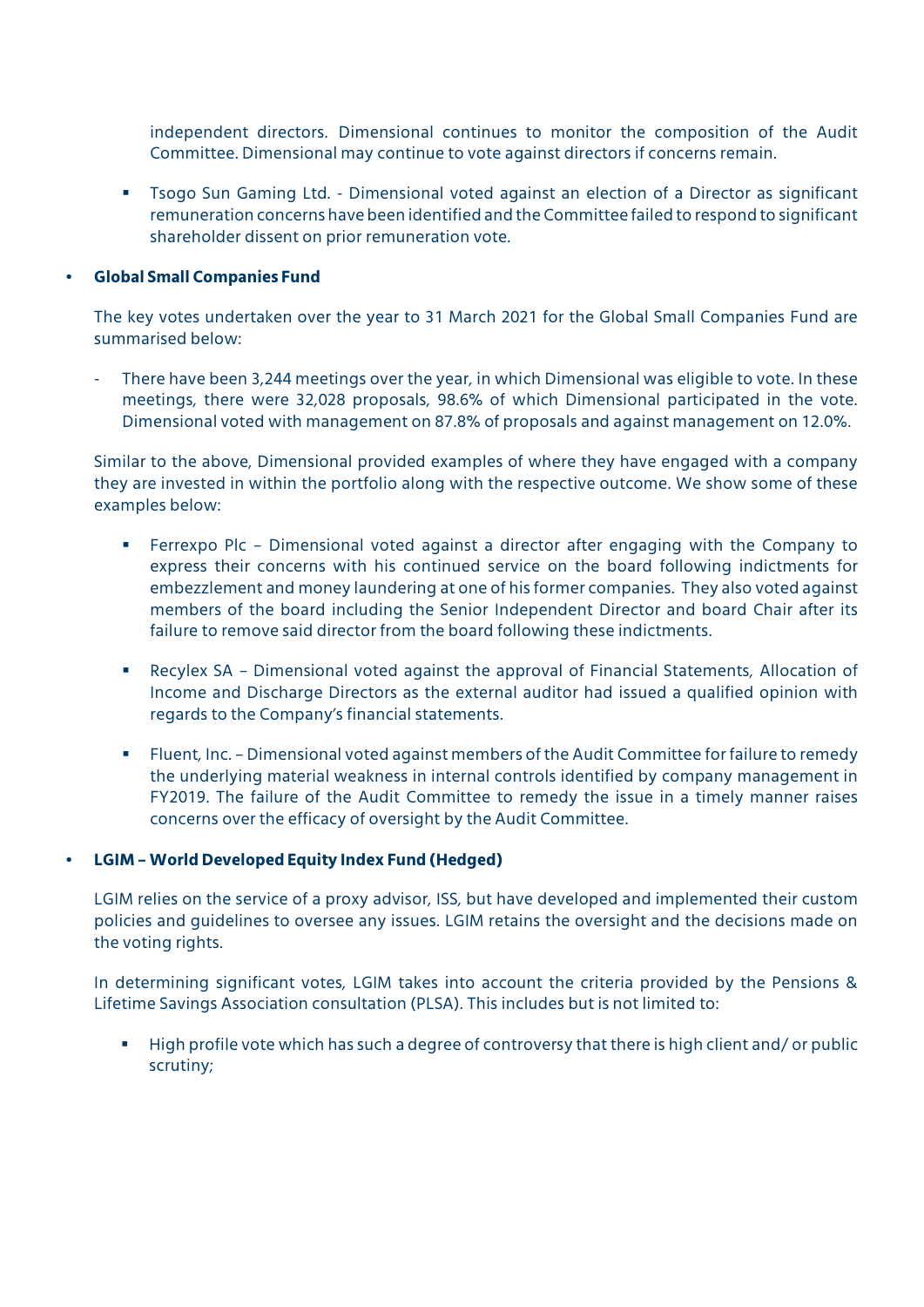- Significant client interest for a vote: directly communicated by clients to the Investment Stewardship team at LGIM's annual Stakeholder roundtable event, or where LGIM notes a significant increase in requests from clients on a particular vote;
- Sanction vote as a result of a direct or collaborative engagement;
- Vote linked to an LGIM engagement campaign, in line with LGIM Investment Stewardship's 5 year ESG priority engagement themes.

The voting policy of the manager has been considered by the Trustee and the Trustee deem it to be consistent with their investment beliefs.

Key votes undertaken over the year to 31 March 2021 are summarised as below:

 There have been 2,823 meetings over the year, in which LGIM was eligible to vote. In these meetings, there were 35,043 proposals, 99.8% of which LGIM participated in the vote. LGIM voted with management on 81.1% of proposals, against management on 18.7% and voted contrary to the recommendation of the proxy advisor on 0.4%.

Additionally, LGIM provided examples of where they have engaged with a company they are invested in within the portfolio along with the respective outcome. We show some of these examples below:

- Pearson LGIM voted against the amendment to the remuneration policy as Pearson issued a series of profit warnings under its previous CEO.
- The Procter & Gamble Company (P&G) a vote 'for' was cast to support the effort to eliminate deforestation.
- Whitehaven Coal a vote 'for' was cast to approve capital protection. Shareholders were asking the company for a report on the potential wind-down of the company's coal operations, with the potential to return increasing amounts of capital to shareholders.
- Olympus Corporation LGIM voted against for the election of a Director as there were concerns to the lack of women on boards. LGIM has for many years promoted and supported an increase of appointing more women on boards, at the executive level and below. On a global level LGIM consider that every board should have at least one female director. Therefore, LGIM opposed the election of this director in order to signal that the company needed to act on this issue.
- Medtronic plc –a vote 'against' an Ratifying Named Executive Officers' Compensation was cast as they were not supportive of one-off awards in general and in particular when these are awarded to compensate for a payment for which the performance criterion/criteria were not met.